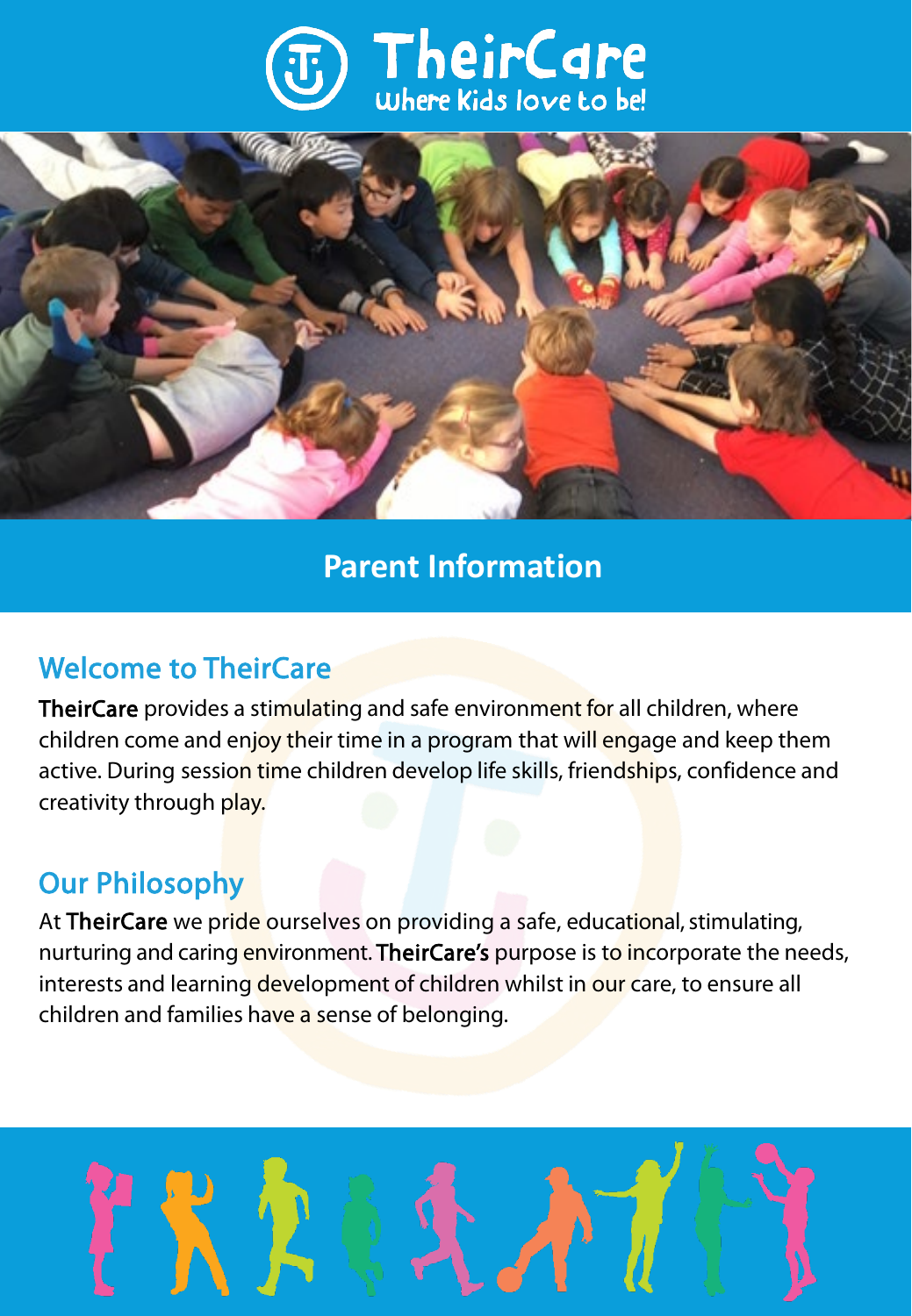

# TheirCare Educators

TheirCare educators are motivated, well trained and professional and their focus is your children.

All team members have:

- − Valid working with children checks (or equivalent)
- − First Aid level 2
- − Training in anaphylaxis and asthma
- − CPR
- − Food safety



# Holiday Program

Holiday programs may be operated for each service depending on demand and School preferences. All details of daily activities, incursion and excursions will be advertised online at least 5 weeks prior to the School holiday commencing.

Children will need to wear appropriate clothing for all day care, they will also need to bring their morning tea, lunch and a drink bottle. All other requirements will advertised on the holiday program flyer and online, pricing will also be advertised online and on the flyer.

# Programming

Planned and unplanned activities are available at every session. Activities are planned based on the childrens' interest, needs and developmental stages.

Examples:

- − Cooking experience
- − Science experiments
- − External workshops (incursions)
- Day to day activities such as Lego, building blocks, drawings, creative play and dance
- − Themes
- − Art and craft
- − Physical activities (outdoor play)
- − Music and dance
- − Environment



# It's all about the fun

Whether it is before school care, after school care or our awesome holiday programs, your children will be engaged.

Our spaces are clean and inviting and we invest in quality resources that are replenished to keep you children active and engaged.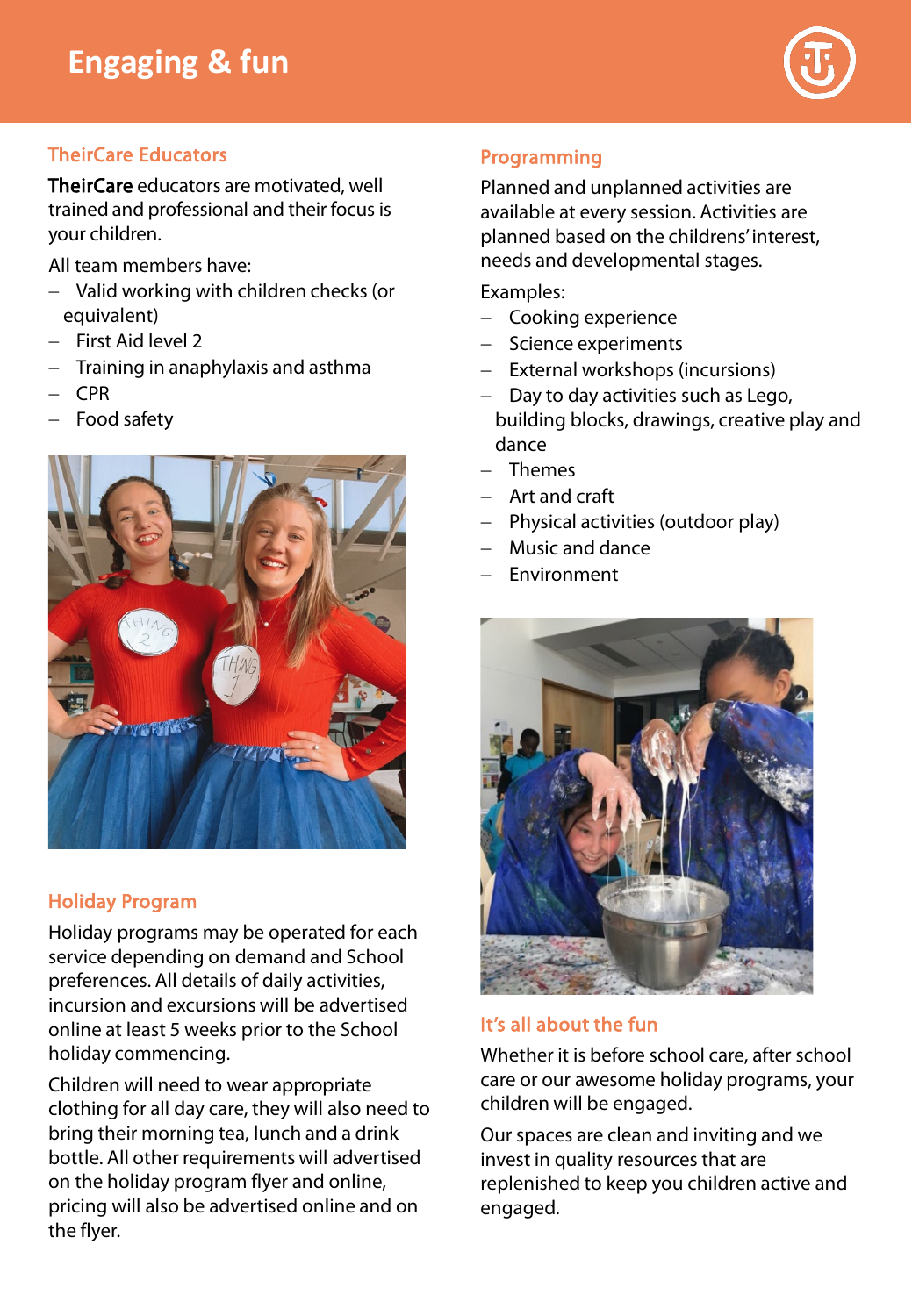# **Care Policies**



# Food

All cultural needs are considered.

Before school care meals include a selection of cereals, wholemeal bread, fruit and milk. Sometimes we offer alternatives such as pancakes and toasties.

After school care meals can include fresh vegetables, fruit, fresh sandwiches, wraps, dips, crackers, rice, pasta and soups.



## Medical Conditions

All children with asthma, allergies and anaphylaxis MUST provide the service coordinator with a medical action plan signed by a Doctor. The medical plan must be updated every 12 months and an acknowledgement must be signed on a yearly enrolment form if no changes to the medical action plan have been made.

## Medication

All children with asthma, anaphylaxis and allergies MUST have the medication at the service. Children with medical conditions that attend with no action plan or medication will be sent home.

If your children require once off medication, a medication authorisation form will need to be signed by the parent/guardian and medication MUST be labelled with the child's name, required dosage, time, date and storage requirements.

# Collecting Your Child

TheirCare has prepared a drop off and collection policy specific for each School and it is important you follow this at all times. A copy of the policy is on display at the service or is available from your service coordinator. Importantly:

All children must be signed out by an authorised person listed on the enrolment form as an emergency contact person.

- − Parents or guardians must inform the service coordinator if an alternative person will be picking up the child/ren, including their details.
- − If the person picking up the child/ren is NOT on the enrolment form they must provide identification on arrival. NOTE: if the service has not been informed of the person picking the child up the child will NOT be released.
- − TheirCare will not allow child/ren to walk home unsupervised from the service.

#### Feedback

TheirCare welcomes all feedback. We accept direct feedback to the service coordinator or escalated to the area manager and we also provide a feedback dropbox on our website for anonymous suggestions. We see this as a source of partnership driving to improve or maintain quality at each service,.

# Legislated Requirements and Compliance

TheirCare is guided by the National Quality Standards and My Time, Our Place framework. Regular audits of performance are conducted by both service coordinators and operations management.

#### **Privacy**

TheirCare ensures your personal information is NOT shared. All hard copy material will be kept in locked storage and all data will be securely protected.